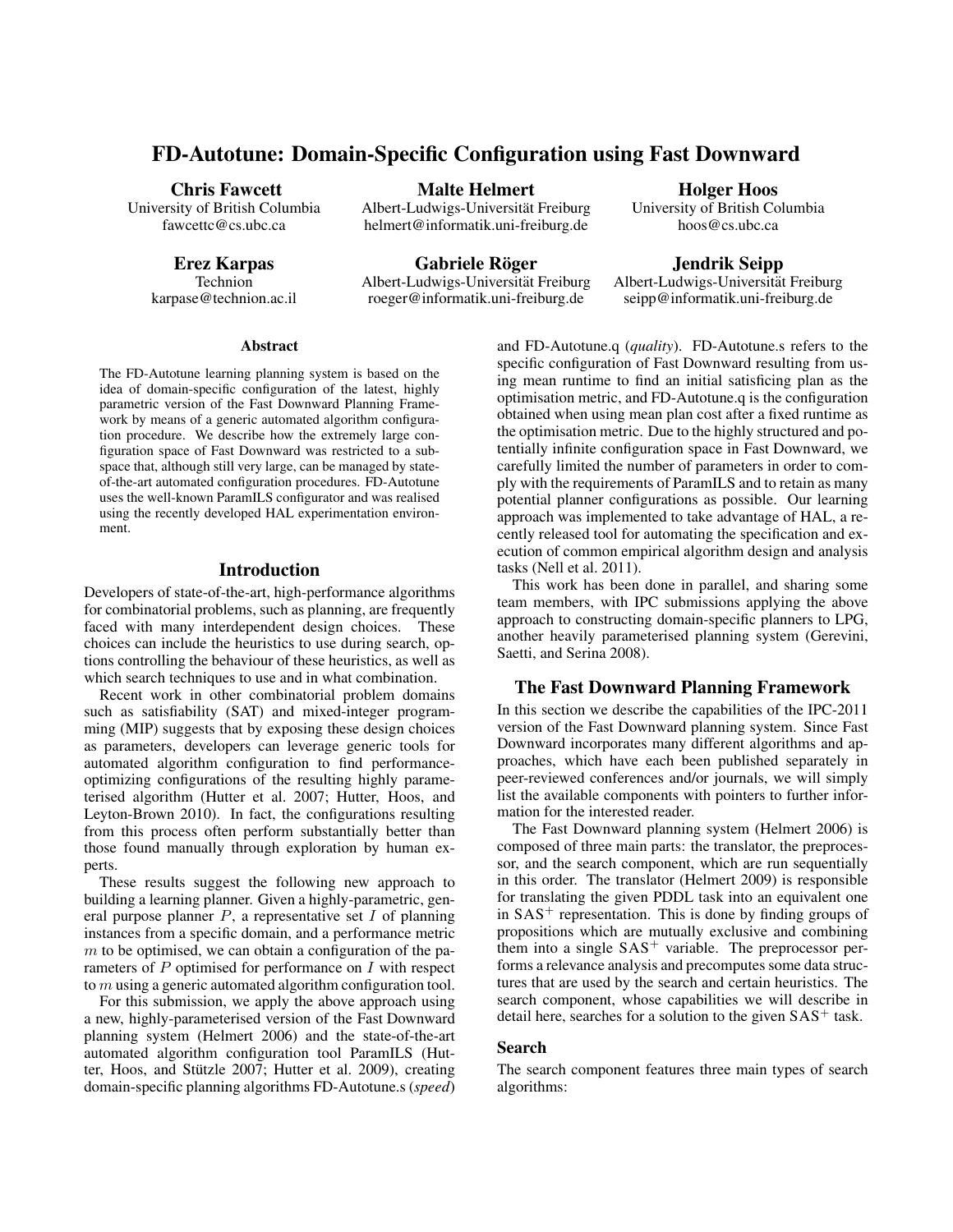- Eager Best-First Search the classic best-first search. The same search code is used for greedy best-first search,  $A^*$ , and weighted  $A^*$  by plugging in different f functions. The multi-path-dependent *LM-A*<sup>∗</sup> (Karpas and Domshlak 2009) is also implemented here.
- Lazy Best-First Search this is best-first search with deferred evaluation (Richter and Helmert 2009). Here as well, the same search code is used for lazy greedy bestfirst search and lazy weighted  $A^*$  by using a different  $f$ function.
- Enforced Hill-Climbing (Hoffmann and Nebel 2001) an incomplete local search technique. This has been slightly generalised from classic EHC to allow preferred operators from multiple heuristics, as well as enabling or disabling preferred operator pruning.

Each of these search algorithms can take several parameters and use one or more heuristics (heuristic combination methods will be discussed next). In addition, these searches can be run in an iterated fashion. This can be used, for example, to produce *RWA*<sup>∗</sup> (Richter, Thayer, and Ruml 2010), the search algorithm used in LAMA (Richter and Westphal 2010).

# Heuristic Combination

As mentioned previously, the search algorithms described above can work with multiple heuristic evaluators. There are several heuristic combination methods available in the Fast Downward planning system, which are implemented as different kinds of *open lists*.

Some of these combination methods amount to simple arithmetic combinations of heuristic values and can use a standard ("regular") open list implementation, while others treat the different heuristic estimates  $\langle h_1(s), \ldots, h_n(s) \rangle$  as a vector that is not reduced to a single scalar value (Röger and Helmert  $2010$ .<sup>1</sup> As a result, some of these latter methods do not necessarily induce a total order on the set of open states. The following combination methods are available in Fast Downward, in addition to performing a regular search using a single heuristic:

- Max taking the maximum of several heuristic estimates:  $\max\{h_1(s), \ldots, h_n(s)\}.$
- Sum taking the sum or weighted sum of several heuristic estimates:  $w_1h_1(s) + \cdots + w_nh_n(s)$ .
- Selective Max (Domshlak, Karpas, and Markovitch 2010) — a learning-based method which chooses one heuristic to evaluate at each state:  $h_i(s)$  where i is chosen on a perstate basis using a naive Bayes classifier trained on-line.
- Tie-breaking considering the heuristics in fixed order: first consider  $h_1(s)$ ; if ties need to be broken, consider  $h_2(s)$ ; and so on.
- Pareto-optimal all states whose heuristic value vector is not Pareto-dominated by another heuristic value vector are candidates for expansion, with selection between multiple candidates performed randomly.
- Alternation (Dual Queue) heuristics are used in roundrobin fashion: the first expansion uses  $h_1(s)$ , the second uses  $h_2(s)$ , and so on until  $h_n(s)$  and then continuing again with  $h_1(s)$ . Alternation can also be enhanced by *boosting* (Richter and Helmert 2009).

Each combination method can take several parameters. One important parameter is whether the open list contains only states which have been reached via preferred operators, or all states.

Moreover, wherever this makes sense, instead of using different *heuristics* as their components, these combination methods can also combine the results of different *open lists* which can themselves employ combination methods, and this nesting can even be performed recursively. For example, it is possible to use alternation over one regular heuristic, one Pareto-based open list, and one open list that uses tie-breaking over various weighted sums.

Such combinations allow us to build the "classic" boosted dual queue of Fast Downward: use an alternation approach, which combines two standard open lists, one of which holds all states, and the other only preferred states, both of which are based on a single heuristic estimate. To use two heuristic estimates as in Fast Diagonally Downward (Helmert 2006) or LAMA (Richter and Westphal 2010), alternation over four open lists would be used (for each heuristic, one holding all states and one holding only preferred states).

### **Heuristics**

So far, we have discussed the search algorithms and heuristic combination methods available in the Fast Downward planning system. We now turn our attention to the heuristics available in Fast Downward. Due to the number of heuristics, we simply list the available heuristics, with pointers to relevant literature.

#### Admissible Heuristics

- Blind 0 for goal states, 1 (or cheapest action cost for non-unit-cost tasks) for non-goal states
- $\bullet$   $h^{\text{max}}$  (Bonet, Loerincs, and Geffner 1997; Bonet and Geffner 1999) — the relaxation-based maximum heuristic
- $h^m$  (Haslum and Geffner 2000) a very slow implementation of the  $h^m$  heuristic family
- $h^{\text{M&S}}$  (Helmert, Haslum, and Hoffmann 2007; 2008) the merge-and-shrink heuristic
- $h^{\text{LA}}$  (Karpas and Domshlak 2009; Keyder, Richter, and Helmert  $2010$  — the admissible landmark heuristic
- $h^{\text{LM-cut}}$  (Helmert and Domshlak 2009) the landmarkcut heuristic

#### Inadmissible Heuristics

- Goal Count number of unachieved goals
- $\bullet$   $h^{\text{add}}$  (Bonet, Loerincs, and Geffner 1997; Bonet and Geffner 1999) — the relaxation-based additive heuristic

<sup>&</sup>lt;sup>1</sup>To simplify discussion, this description assumes that search algorithm behaviour only depends on heuristic values, but all these algorithms can also take into account path costs as in *A*<sup>∗</sup> or weighted *A* ∗ .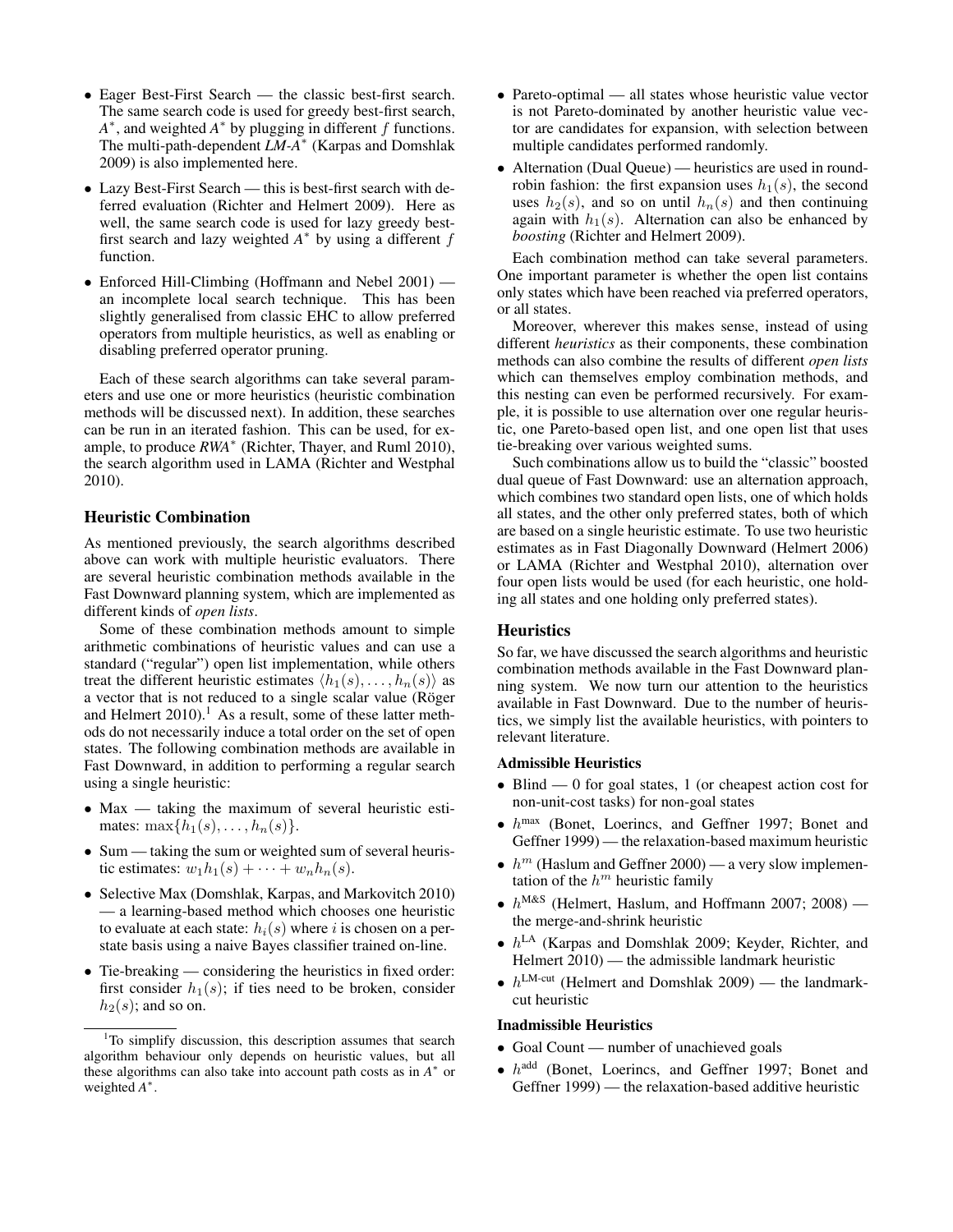- $h^{\text{FF}}$  (Hoffmann and Nebel 2001) the relaxed plan heuristic
- $h^{\text{cg}}$  (Helmert 2004) the causal graph heuristic
- $h^{\text{cea}}$  (Helmert and Geffner 2008) the context-enhanced additive heuristic (a generalisation of  $h^{\text{add}}$  and  $h^{\text{cg}}$ )
- $h^{\text{LM}}$  (Richter, Helmert, and Westphal 2008; Richter and Westphal 2010) — the landmark heuristic

Apart from Goal Count, all heuristics listed above are cost-based versions (that is, they support non-unit cost actions). This also allows another option for these heuristics: action-cost adjustment. It is possible to tell the heuristics (as well as the search code) to treat all actions as unit-cost (regardless of their true cost) or to add 1 to all action costs. This has been found to be helpful in tasks with 0-cost actions (Richter and Westphal 2010).

# Configuration Space

| Algorithm     | Categorical | Numeric | Total | Configurations         |
|---------------|-------------|---------|-------|------------------------|
| FD-Autotune.s | 40          |         | 45    | $2.99 \times 10^{13}$  |
| FD-Autotune.q | 64          | 13      | 77    | $1.935 \times 10^{26}$ |

Table 1: The number of categorical and numeric parameters in the reduced configuration space for both FD-Autotune.s and FD-Autotune.q, as well as the total number of distinct configurations for each.

The configuration space of Fast Downward poses a challenge in formulating the parameter space to be explored by a parameter-tuning algorithm: structured parameters. For example, it is possible to configure an alternation open list which alternates between two internal alternation open lists, each of which alternates between their own internal alternation open lists, and so on. Since ParamILS (Hutter et al. 2007) does not handle structured parameters, we had to limit the configuration space somewhat.

The configuration space used for the competition contains a boolean parameter for each heuristic (all heuristics for satisficing planning, only admissible heuristics for optimal planning), indicating whether that heuristic is in use or not. The other parameters of the heuristic (if any) are conditional on the heuristic being used.

For optimal planning, the search algorithm is predetermined  $(A^*)$ , and so our only other choice is, when more than one heuristic is used, how the heuristics are combined (the relevant options are max or selective max). This is controlled by another parameter, which is conditional on more than one heuristic being chosen.

For satisficing planning, the setting that applies to the planning and learning competition, the theoretical configuration space is much more complex, since combination methods such as alternation and weighted sums introduce an infinite set of possibilities.

To keep the configuration space manageable, we only allow one layer of alternation, and its components must be standard open lists (sorted by scalar ranking values), one for each heuristic that was selected, and possibly more if preferred operators are used. In addition, we can combine search algorithms using iterated search as in *RWA*<sup>∗</sup> . Here, we limit the number of searches to a maximum of 5, in order to avoid an infinitely large structured configuration space. As shown in Table 1, FD-Autotune.s and FD-Autotune.q have many parameters, with  $2.99 \times 10^{13}$  and  $1.935 \times 10^{26}$ distinct configurations, respectively. (The difference is due to the fact that iterated search is not very useful for the "speed" setting, and hence is not enabled there.) The configuration space of FD-Autotune.q is one of the largest ever experimented with using automated algorithm configuration tools.

# Domain-specific Configuration

While our approach could in principle utilise any sufficiently powerful automatic configuration procedure, we have chosen the FocusedILS variant of ParamILS (Hutter, Hoos, and Stützle  $2007$ ; Hutter et al.  $2009$ ). At the core of the ParamILS framework lies Iterated Local Search (ILS), a well-known and versatile stochastic local search method that iteratively performs phases of a simple local search, such as iterative improvement, interspersed with so-called perturbation phases that are used to escape from local optima. The FocusedILS variant of ParamILS uses this ILS procedure to search for high-performance configurations of a given algorithm by evaluating promising configurations, using an increasing number of runs in order to avoid wasting CPU time on poorly-performing configurations. ParamILS also adaptively limits the amount of runtime allocated to each algorithm run using knowledge of the best-performing configuration found so far.

ParamILS has previously been applied to configure stateof-the-art solvers for SAT (Hutter et al. 2007) and mixed integer programming (MIP) (Hutter, Hoos, and Leyton-Brown 2010), along with solvers in several other combinatorial problem domains. This work resulted in a version of the SAT solver SPEAR that won the first prize in one category of the 2007 Satisfiability Modulo Theories Competition (Hutter et al. 2007); it further contributed to the SATzilla solvers that won prizes in 5 categories of the 2009 SAT Competition and led to large improvements in the performance of CPLEX on several types of MIP problems (Hutter, Hoos, and Leyton-Brown 2010). Differently from SAT and MIP, in planning, explicit domain specifications are available through a planning language, which creates more opportunities for planners to take problem structure into account in parameterised components (e.g., specific search heuristics). This can lead to more complex systems, with greater opportunities for automatic parameter configuration, but also greater challenges (bigger, richer design spaces can be expected to give rise to trickier configuration problems).

# Implementation using HAL

Empirical algorithm analysis and design techniques are often used in an ad-hoc fashion, relying upon informal experimentation. Furthermore, the techniques used in practice are often rather simplistic (or incorrect), as many researchers and practitioners do not have sufficient knowledge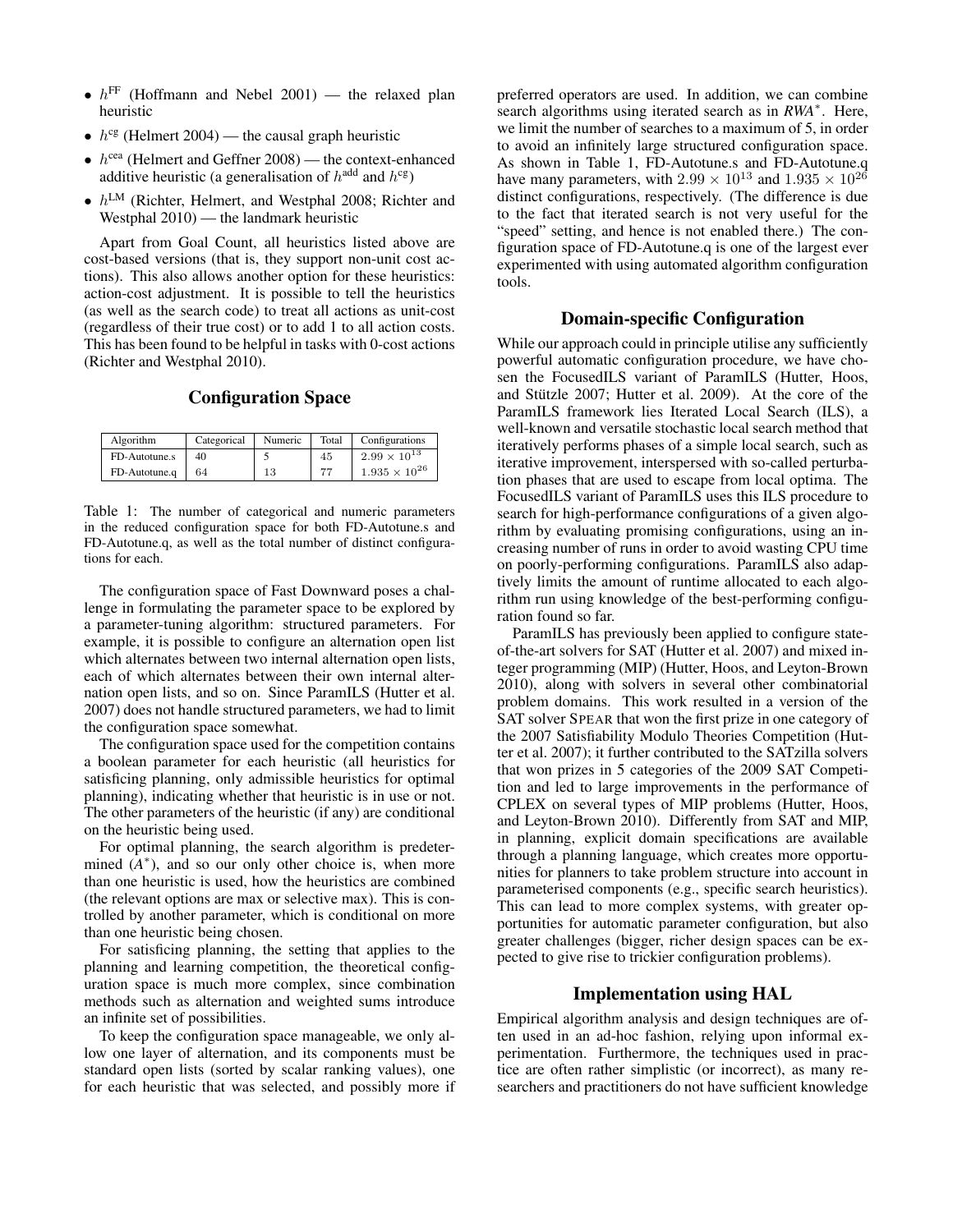of, or easy access to, more sophisticated techniques. Even when the best available techniques are used, the implementations of these techniques are often difficult to use, if publicly available at all.

HAL (the High-performance Algorithm Laboratory) was developed to address this need for easy access to powerful empirical techniques (Nell et al. 2011). HAL was created to support both the computer-aided design and the empirical analysis of high-performance algorithms, by means of ready-to-use, state-of-the-art procedures. It should be noted that HAL is designed to support these procedures for a wide range of problem domains, and is not designed for or limited to planning in any way.

In this work, we use several meta-algorithmic procedures provided by HAL, primarily the algorithm configuration tool ParamILS and the plug-in providing support for empirical analysis of a single algorithm. We also leverage the robust support in HAL for data management and run distribution on compute clusters.

For each given planning domain, our submission uses HAL to run ten independent runs of ParamILS on a provided set of training instances, using a maximum runtime cutoff of 900 CPU seconds for each run of Fast Downward and a total configuration time limit of five CPU days. In the case of FD-Autotune.s, we can leverage support in ParamILS for adaptive runtime capping to drastically reduce the runtime required for each run of Fast Downward.

After all ten configuration runs have completed, we run Fast Downward with a runtime cutoff of 900 CPU seconds on each instance in the training set in order to evaluate the so-called training score for each of the ten incumbent configurations. For FD-Autotune.s, this score is the mean runtime required to find a satisficing solution, and for FD-Autotune.q it represents the mean plan cost, with timeouts assigned a plan cost of  $2^{31} - 1$ . The incumbent configuration with the best training score is returned as the learned knowledge for the given domain.

# Conclusions and Future Work

We believe that the generic approach underlying our work on FD-Autotune represents a promising direction for the future development of efficient planning systems. In particular, we suggest that it is worth including many different variants and a wide range of settings for the various components of a planning system, instead of committing at design time to particular choices and settings, and to use automated procedures for finding configurations of the resulting highly parameterised planning systems that perform well on the problems arising in a specific application domain under consideration. We plan to further investigate modeling the highly structured and potentially infinite space of Fast Downward within tools for automated algorithm configuration such as ParamILS.

We note that our approach naturally benefits from future improvements in planning systems (and in particular, from new heuristic ideas that can be integrated, in the form of parameterised components, into existing, flexible planning systems or frameworks) as well as from progress in automated algorithm configuration procedures. In principle, planning systems developed in this way can also be used in combination with techniques for automated algorithm selection, giving even greater performance than any single configuration alone (Xu et al. 2008; 2009; Xu, Hoos, and Leyton-Brown 2010). We also see much potential in testing new heuristics and algorithm components, based on measuring the performance improvements obtained by adding them to an existing highly-parameterised planner followed by automatic configuration for specific domains. The results may not only reveal to which extent new design elements are useful, but also under which circumstances they are most effective – something that would be very difficult to determine manually.

# References

Bonet, B., and Geffner, H. 1999. Planning as heuristic search: New results. In *ECP*, 360–372.

Bonet, B.; Loerincs, G.; and Geffner, H. 1997. A robust and fast action selection mechanism for planning. In *AAAI*, 714–719.

Domshlak, C.; Karpas, E.; and Markovitch, S. 2010. To max or not to max: Online learning for speeding up optimal planning. In *AAAI*, 1071–1076.

Gerevini, A. E.; Saetti, A.; and Serina, I. 2008. An approach to efficient planning with numerical fluents and multi-criteria plan quality. *Artificial Intelligence* 172(8– 9):899–944.

Haslum, P., and Geffner, H. 2000. Admissible heuristics for optimal planning. In *AIPS*, 140–149.

Helmert, M., and Domshlak, C. 2009. Landmarks, critical paths and abstractions: What's the difference anyway? In *ICAPS*, 162–169.

Helmert, M., and Geffner, H. 2008. Unifying the causal graph and additive heuristics. In *ICAPS*, 140–147.

Helmert, M.; Haslum, P.; and Hoffmann, J. 2007. Flexible abstraction heuristics for optimal sequential planning. In *ICAPS*, 176–183.

Helmert, M.; Haslum, P.; and Hoffmann, J. 2008. Explicitstate abstraction: A new method for generating heuristic functions. In *AAAI*, 1547–1550.

Helmert, M. 2004. A planning heuristic based on causal graph analysis. In *ICAPS*, 161–170.

Helmert, M. 2006. The Fast Downward planning system. *Journal of Artificial Intelligence Research* 26:191–246.

Helmert, M. 2009. Concise finite-domain representations for PDDL planning tasks. *Artificial Intelligence* 173(5– 6):503–535.

Hoffmann, J., and Nebel, B. 2001. The FF planning system: Fast plan generation through heuristic search. *Journal of Artificial Intelligence Research* 14:253–302.

Hutter, F.; Babic, D.; Hoos, H. H.; and Hu, A. J. 2007. Boosting verification by automatic tuning of decision procedures. *Formal Methods in Computer-Aided Design* 27–34.

Hutter, F.; Hoos, H. H.; Leyton-Brown, K.; and Stützle, T. 2009. ParamILS: an automatic algorithm configura